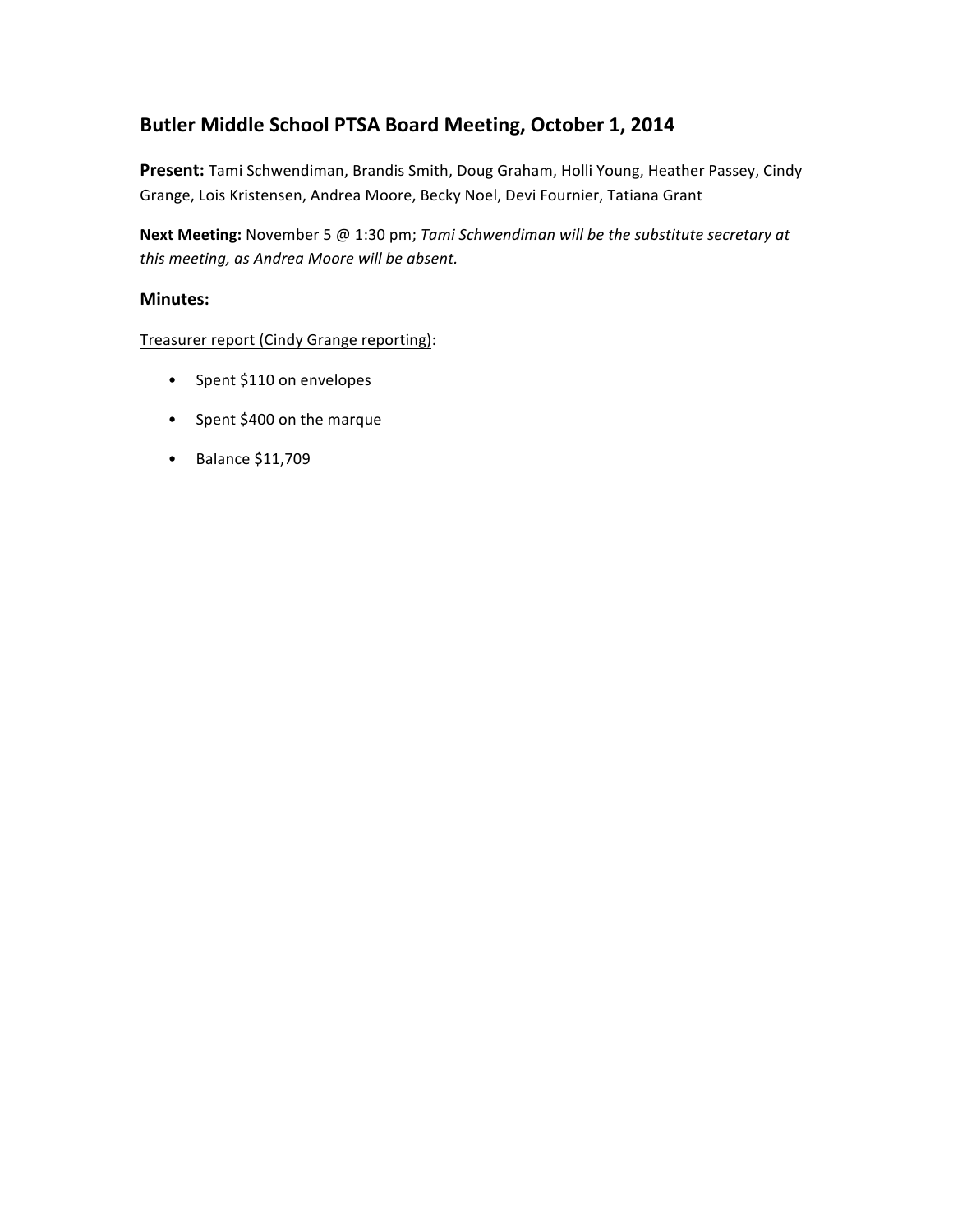| <b>MONTHLY TREASURE</b><br>Photo       |                 |             |
|----------------------------------------|-----------------|-------------|
| <b>Sep-14</b>                          |                 |             |
| Balance Carried Forward from 2013-2014 |                 | \$14,643.82 |
| <b>INCOME</b>                          |                 |             |
| <b>Donations</b>                       | \$0.00          |             |
| <b>Spirit Wear</b>                     | \$0.00          |             |
| Membership                             | \$0.00          |             |
| <b>Memory Books</b>                    | \$0.00          |             |
| <b>Salee Tay Refund</b>                | $\epsilon$ n nn |             |
|                                        | \$0.00          |             |
| <b>TOTAL INC(SUBTOTAL</b>              |                 | \$0.00      |
|                                        |                 | \$14,643.82 |
| <b>EXPENDITL</b>                       |                 |             |
| Administration                         | \$150.17        |             |
| <b>Individual Develpopment</b>         | \$500.00        |             |
| <b>Health and Safety</b>               | \$0.00          |             |
| <b>Membership Dues</b>                 | \$114.75        |             |
| <b>Community Involvement</b>           |                 |             |
| <b>Spirit Wear</b>                     | \$400.00        |             |
| <b>TOTAL EXPENSES</b>                  | \$0.00          |             |
|                                        |                 | \$1,164.92  |
| <b>Break Down</b>                      |                 |             |
| <b>Bank Service Charges</b>            | \$42.74         |             |
| <b>Membership Supplies</b>             | \$107.43        |             |
| <b>Grant to Coach Kilgore</b>          | \$500.00        |             |
| <b>Membership Dues</b>                 | \$114,75        |             |
| Gift to School (last year)             | \$400.00        |             |
| Total                                  |                 | \$1,164.92  |
|                                        |                 |             |

## SEC (Brandis Smith reporting):

- October 9 "Meet the Candidates" night, Jordan High School, 6:30-8:30 pm; volunteers and donated cookies needed
- October 22 Legislative conference

# SCC (Tami Schwendiman reporting):

- Directs school improvement plan and trust-land money investments
- Additional members/volunteers needed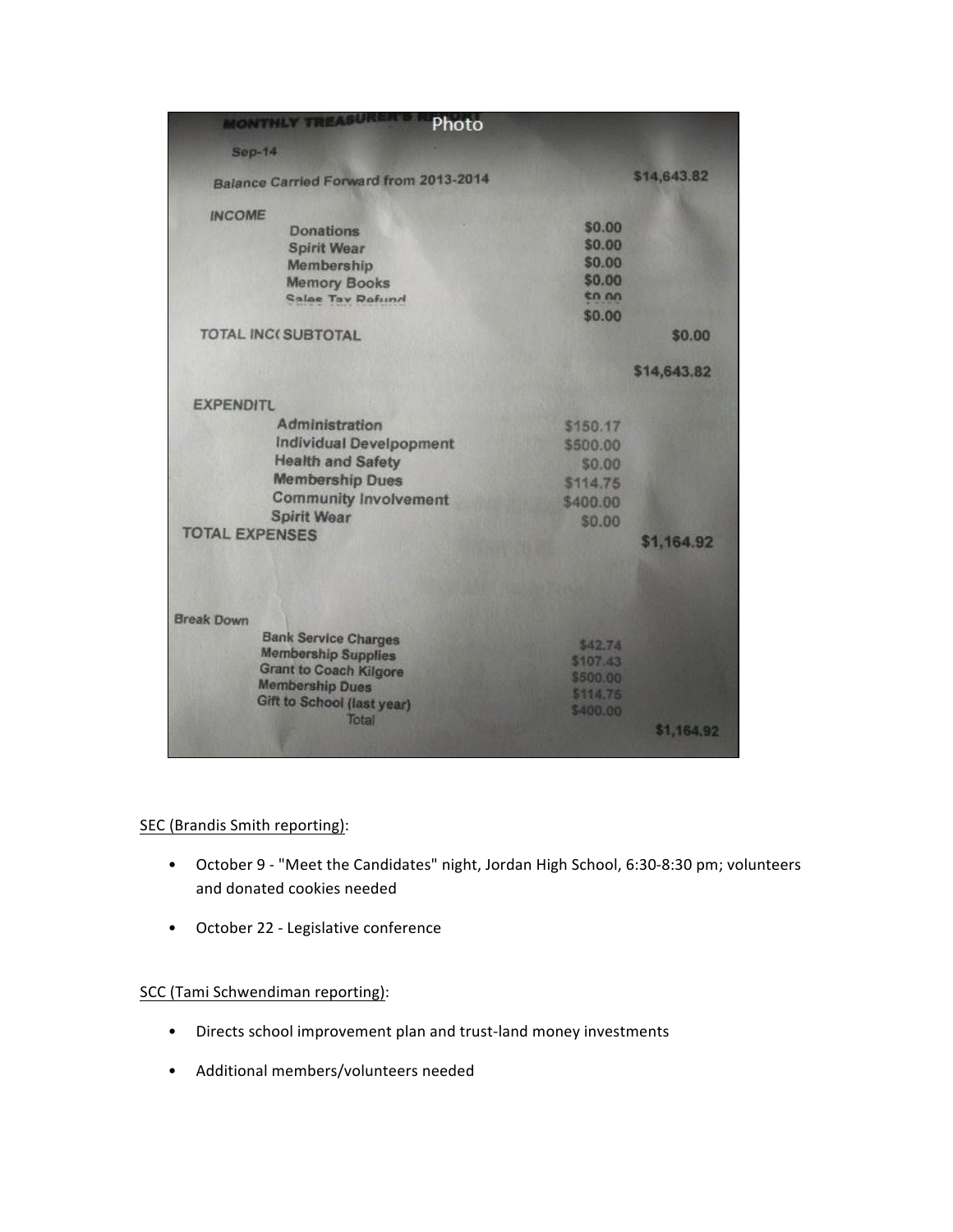• Next meeting: Oct 22  $\omega$  4 pm (meets the 3rd Wednesday of each month)

#### Calendar and announcements (Doug Graham reporting):

- Needed: 2 math aides (part time)
	- 17 hrs per week;  $\sim$  \$10 per hour; two shifts available (2 full days per week and then the afternoons of M, T, W, H)
- October 6 Explore/ACT Testing
- October 7 and 9 Parent-Teacher Conference. Teacher dinner on October 7.
	- Parents will bring in desserts.
	- Set-up will begin on Tuesday, October 7, after school in B-hall (6th grade). Volunteers needed.
- October 9 "Meet the Candidates" night, Jordan High School, 6:30-8:30 pm.
- October 8 Picture retakes
- October 10 No school
- October 11 Divisional XC meet @ Eastmont, 9 am
- October 16-17 Fall recess
- October 22 SCC meeting
- October 22 SEC legislative conference
- October 23 Progress reports sent home with students
- October 23 "Pre" Reality Town
- October 24 Reality Town
- October 27-31 Red Ribbon Week, concluding with dress-up day on the  $31^{st}$ .
- October 28 Mix-it up Day
- October 29 Vision screening
- November 5 Students to attend play at Brighton HS  $@9$  am, volunteers requested.

## Counseling Center (Tatiana Grant reporting):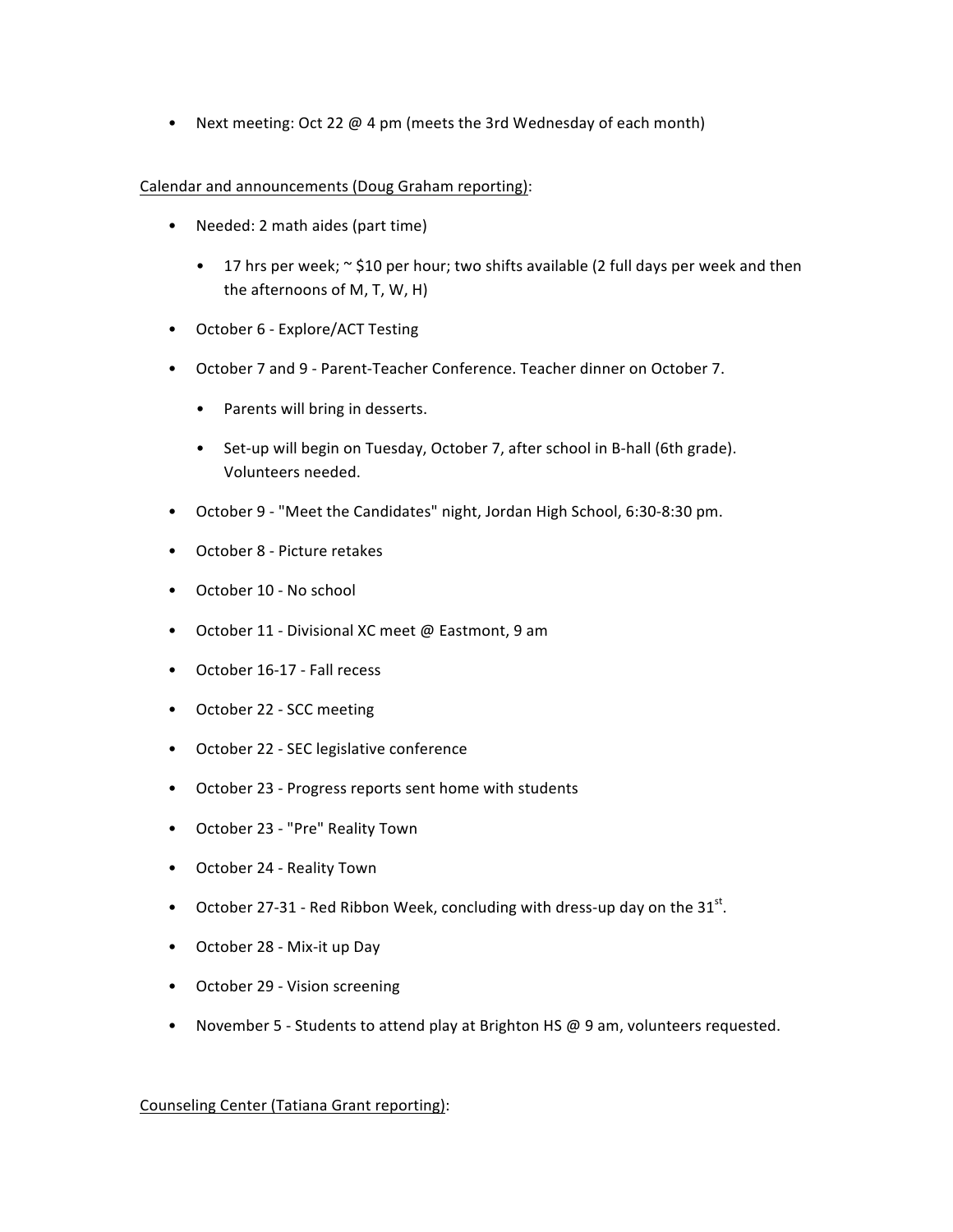- September completed tasks:
	- "Intro to 6th graders"
	- Schedule changes
	- Attended UAE conference September 12
	- "Utah Futures" with 7th graders
	- Reviewed Brighton HS registration process for transitioning students to improve process in 2015 school year
- October 1 "Girl-Girl Conference" with 22 students attending to hear 7 guest speakers
- October 23 "Pre" Reality Town where district representative comes in to prepare students.
- October 24 Reality Town; career and technical education; 10th year at Butler. Banker volunteers secured; will be recruiting additional parent volunteers with PTSA help. Remember that parent volunteers need to receive clearance to participate.
- November 3-6 Preparing college-ready plans with students. 6th graders do "smart goals."
- CCRs begin in November for 8th graders, as well as Arena scheduling for Brighton HS.

## Membership drive (Tami Schwendiman reporting):

- Pandas = winning team
- Breakfast with Paula Logan and Dr. Briscoe, October 15 @ 8 am
- Chick-fil-A will cater the event with breakfast biskets and fruit cups
- Will alert the Cottonwood Heights press about the event.
- Current membership total =  $200$
- Brainstormed ways to increase membership, such as tying it to the memory book, giving various incentives, offering family discounts, and coordinating it with an event.
- Membership total count provides benefits to the PTSA; for example, based on total membership, will receive complimentary registration to the annual PTSA conference.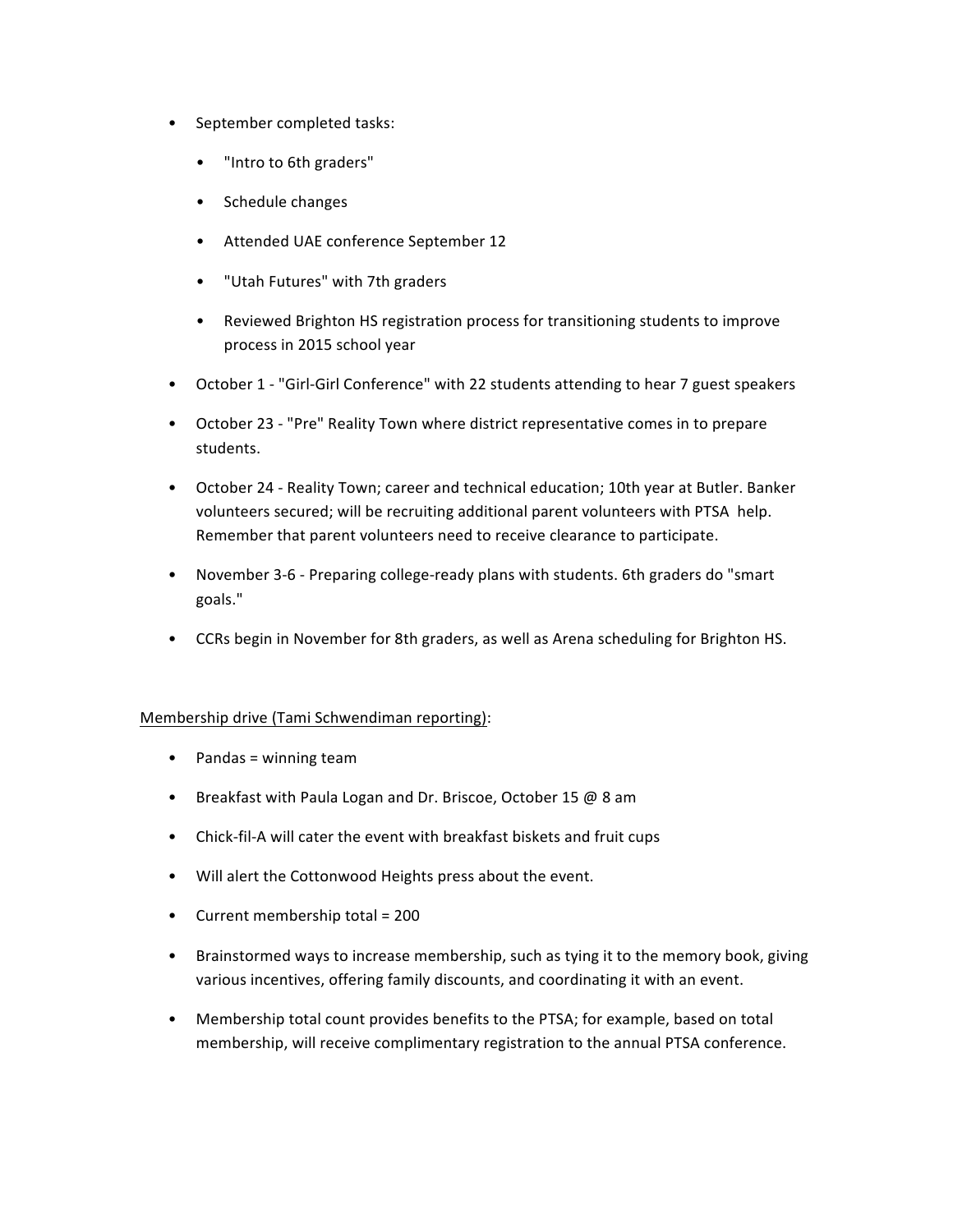## Spirit wear (Holli Young reporting):

- Spirit wear available during Parent Teacher Conferences.
- Volunteers needed; will use "sign-up genius."
- Pre-paids have not yet arrived. May issue refunds to families.

## Red Ribbon Week, Oct 27-31 (Heather Passey reporting):

- Theme: "A happy me is drug and bully free"
- Different activity or theme for each day of the week. See proposed schedule below.
- Assembly date still undetermined. Doug Graham will investigate dates. Assembly may feature accapella group, "Revoiced," for discounted rate of \$800.
- Andrea will assist Heather with the banner preparation.
- "Mix it up" on October 28. May incorporate this day into the week with sport activity, birth "day" lunch tables, or other activity.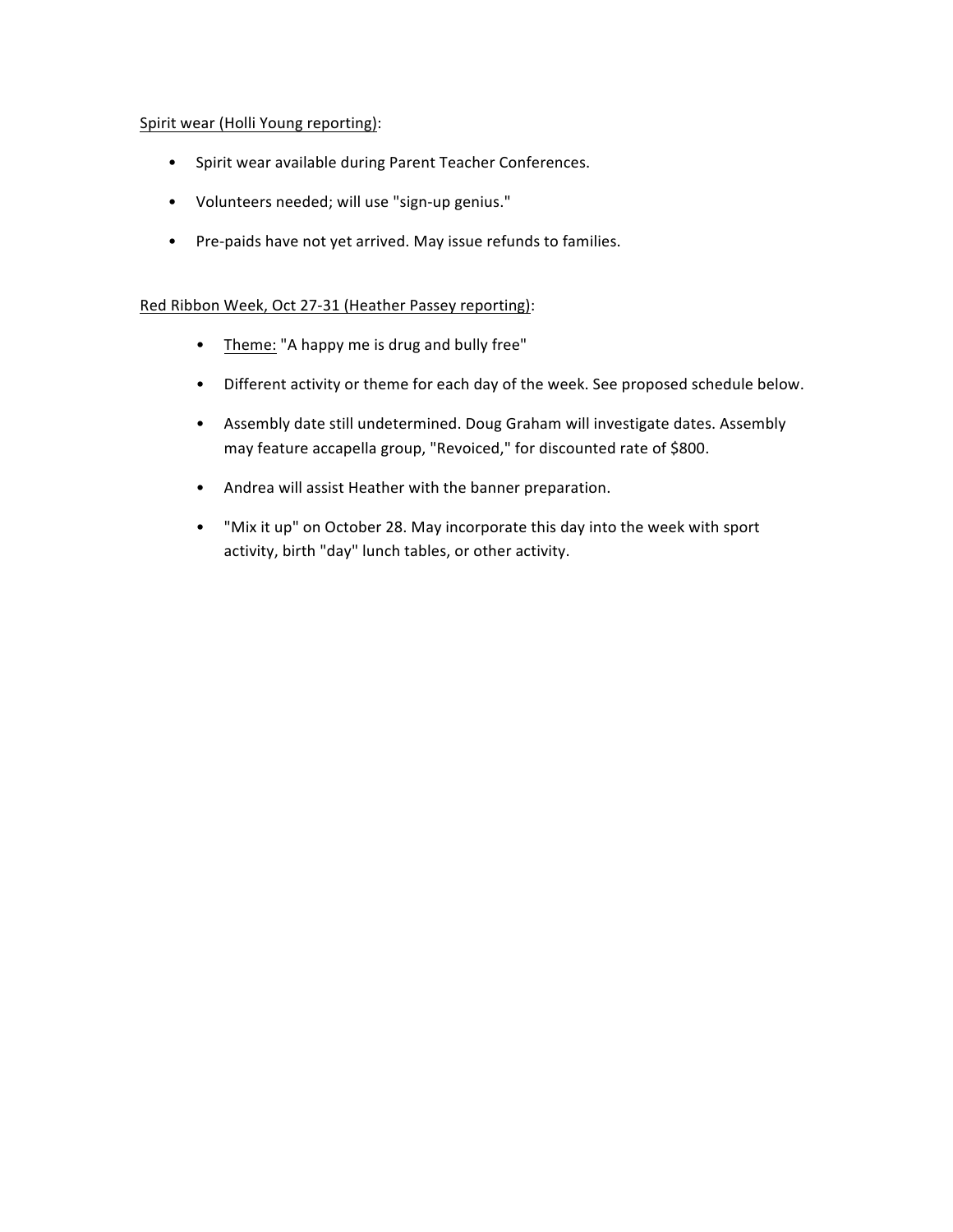

## Memory Book (Becky Noel reporting):

- Selected 10-member student team.
- Staff members should be required to be PTSA members.

#### Filled position:

• Inclusivity and diversity chair = Devi Fournier

#### Positions needed: